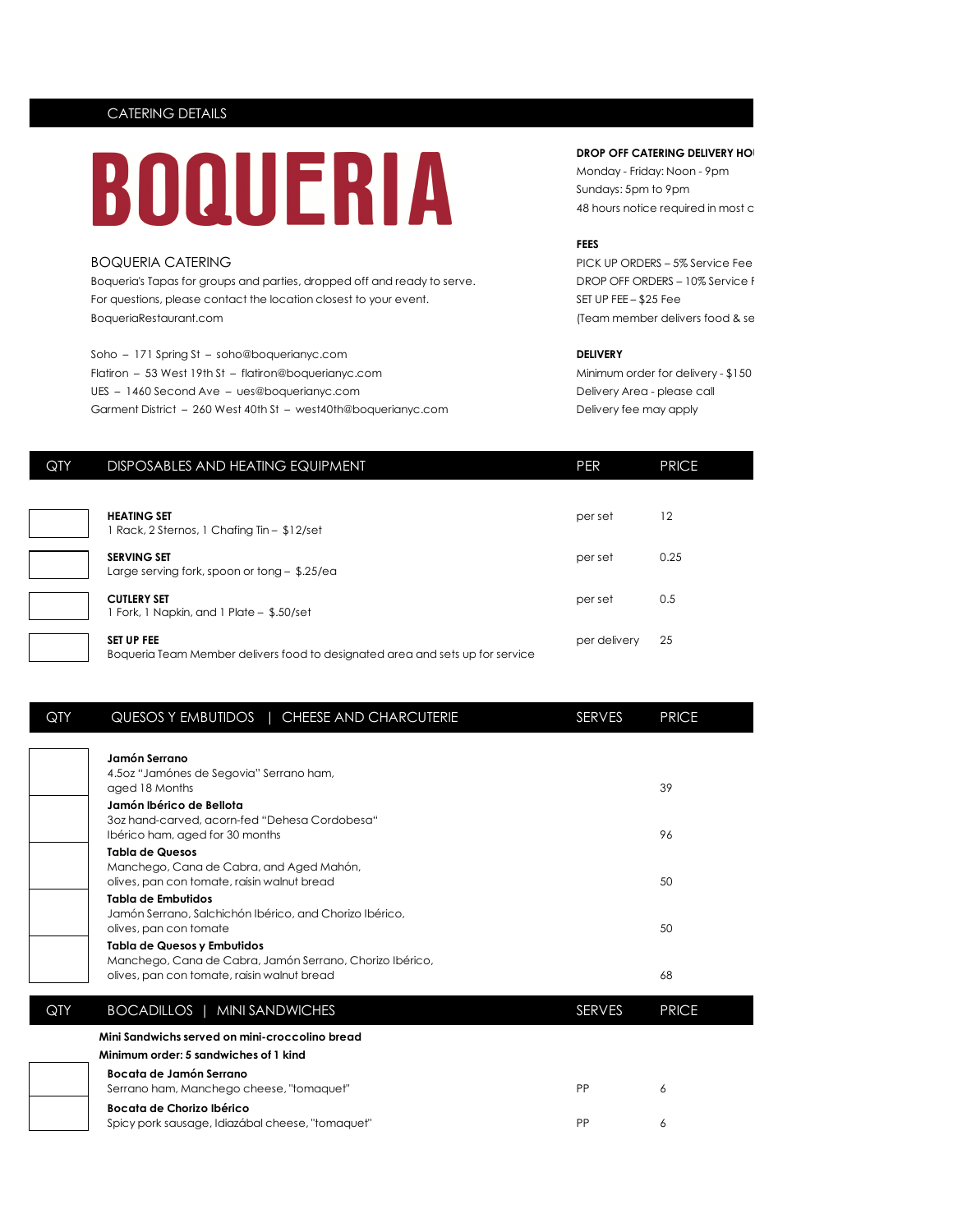|     | Bocata de Salchichon Ibérico<br>Iberian Salchichon sausgae, "tomaquet"                                    | PP            | 6            |  |
|-----|-----------------------------------------------------------------------------------------------------------|---------------|--------------|--|
|     | <b>Bocata Moruno</b><br>Marinated Lamb, labne yogurt, salsa verde, and pickled shallots                   | PP            | 6            |  |
|     | Bocata de Albóndigas<br>Colorado lamb meatballs, tomato sauce, sheep's milk cheese                        | PP            | 6            |  |
|     | <b>Bocadillo Chorizo Patty</b>                                                                            |               |              |  |
|     | Chorizo Patty with allioli, Valdéon, pickled shallots, and salsa verde.<br><b>Bocata de Verduras</b>      | <b>PP</b>     | 6            |  |
|     | Escalivada, goat's cheese, herbs, black olives                                                            | PP            | 6            |  |
| QTY | ENSALADAS   SALADS                                                                                        | <b>SERVES</b> | <b>PRICE</b> |  |
|     | Each Salad serves approximately 5 guests                                                                  |               |              |  |
|     | ADD YOUR CHOICE OF PROTEIN TO ANY SALAD (priced per salad)<br>Grilled Chicken<br><b>Hanger Steak</b>      | 5<br>5        | 30<br>40     |  |
|     | Grilled Shrimp<br>Avocado                                                                                 | 5<br>5        | 35<br>20     |  |
|     | <b>Ensalada Mallorquina</b><br>Organic mixed greens, fresh herbs, Mahón cheese, croutons, citrus dressing | 5             | 55           |  |
|     | Ensalada Romana<br>Romaine hearts, romesco, Idiazábal cheese, caramelized hazelnuts, mint                 | 5             | 55           |  |
|     | Ensalada de Berza y Aguacate<br>Kale, avocado, grapefruit, pine nuts, raisins, dill, sherry vinaigrette   | 5             | 65           |  |
|     | Hinojo y Cítricos<br>Shaved fennel, citrus, avocado, pine nuts, sherry vinaigrette                        | 5             | 55           |  |
| QTY | PAELLA                                                                                                    | <b>SERVES</b> | <b>PRICE</b> |  |
|     | Boqueria's classic Seafood Paella serves approximately 3-5 guests when accompanying other tapas           |               |              |  |
|     | Paella de Mariscos<br>Bomba rice, monkfish, sepia, squid, shrimp, clams, mussels, saffron, salsa verde    | 5             | 69           |  |
| QTY | <b>TAPAS</b>                                                                                              | <b>SERVES</b> | <b>PRICE</b> |  |
|     | Minimum Order: 10 pieces of 1 kind                                                                        |               |              |  |
|     | <b>VEGETABLE</b>                                                                                          |               |              |  |
|     | Pintxo de Manchego y Membrillo<br>Manchego cheese, and membrillo skewer                                   | per piece     | 4.5          |  |
|     | Pintxo de Verduras<br>Roasted vegetable skewer, hazelnut romesco                                          | per piece     | 2.5          |  |
|     | Montado de Escalivada<br>Catalan roasted vegetables and goat's cheese on toast points                     | per piece     | 3            |  |
|     | Montado de Setas<br>Marinated mushrooms and goat's cheese on toast points                                 | per piece     | 3            |  |
|     | Croqueta de Setas<br>Creamy mushroom croquette, truffle allioli                                           | per piece     | 3            |  |
|     |                                                                                                           |               |              |  |
|     | <b>SEAFOOD</b>                                                                                            |               |              |  |
|     | Pintxo de Pulpo<br>Octopus, fingerling potato, and cherry tomato skewer                                   | per piece     | 4.5          |  |
|     | <b>MEAT</b>                                                                                               |               |              |  |
|     | Dátiles con Beicon<br>Date stuffed with almonds and Valdeón blue cheese, wrapped in bacon                 | per piece     | 3            |  |
|     | <b>Pintxos Morunos</b><br>Seared Colorado lamb skewers, pickled shallots, salsa verde                     | per piece     | 5            |  |

 $\begin{bmatrix} \phantom{-} \end{bmatrix}$